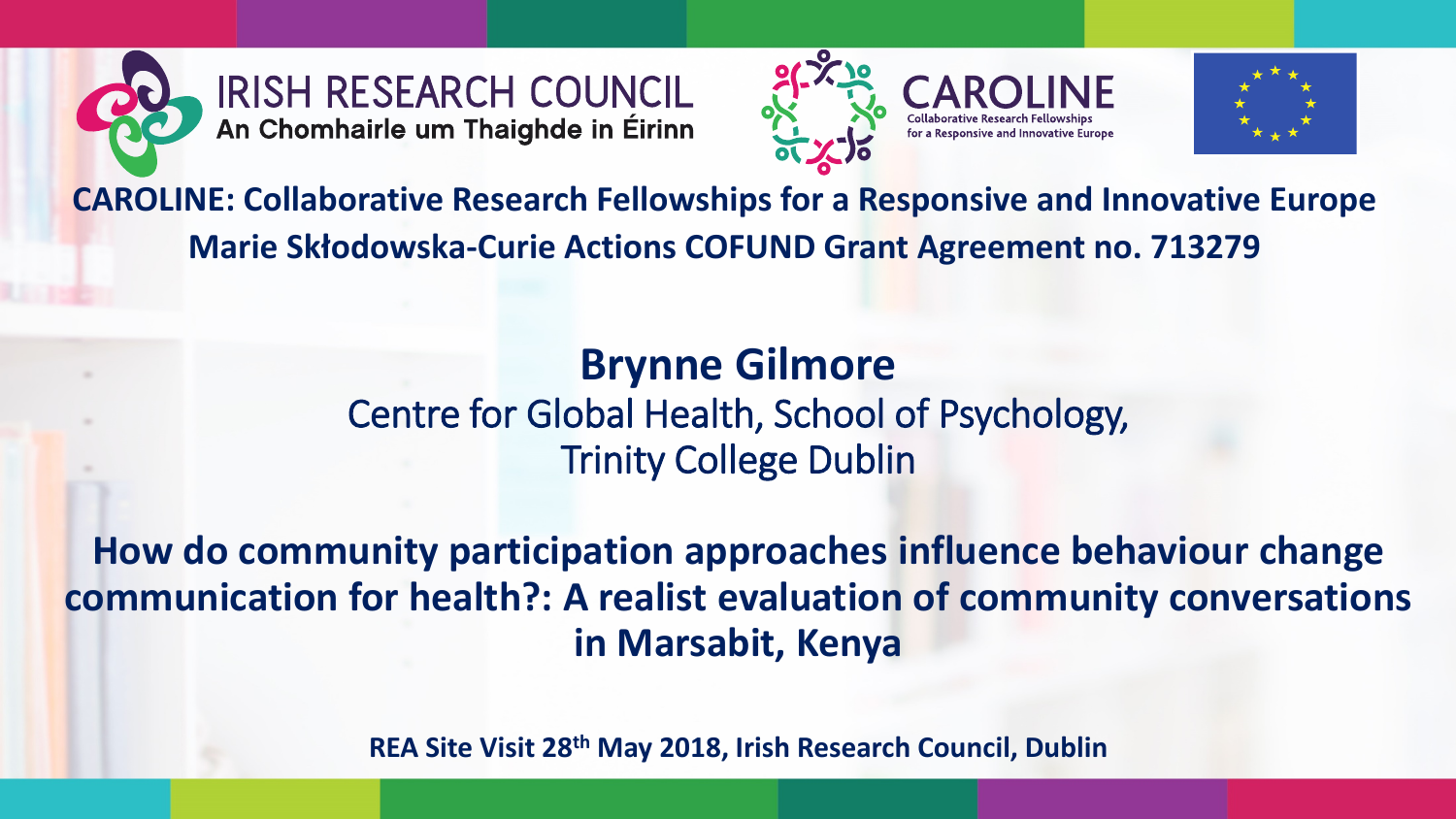### About Me:

- Originally from Canada working in Ireland for last 7 years
- Applied as Experienced Researcher II successfully defended PhD November 2017
- Prior to Fellowship:
	- PhD from 2013-2017, working in Tanzania and Uganda on operations research using realist evaluation for community health
	- Numerous research projects across sub-Saharan Africa (Kenya, Sierra Leone) and elsewhere (Afghanistan, Lebanon, Turkey/Syria), globally since 2011
	- Primary research mixed methods and realist evaluation for NGO programmes research, completed several systematic reviews and two realist reviews
	- Contributed to MSc supervision and lecturing/coordinating modules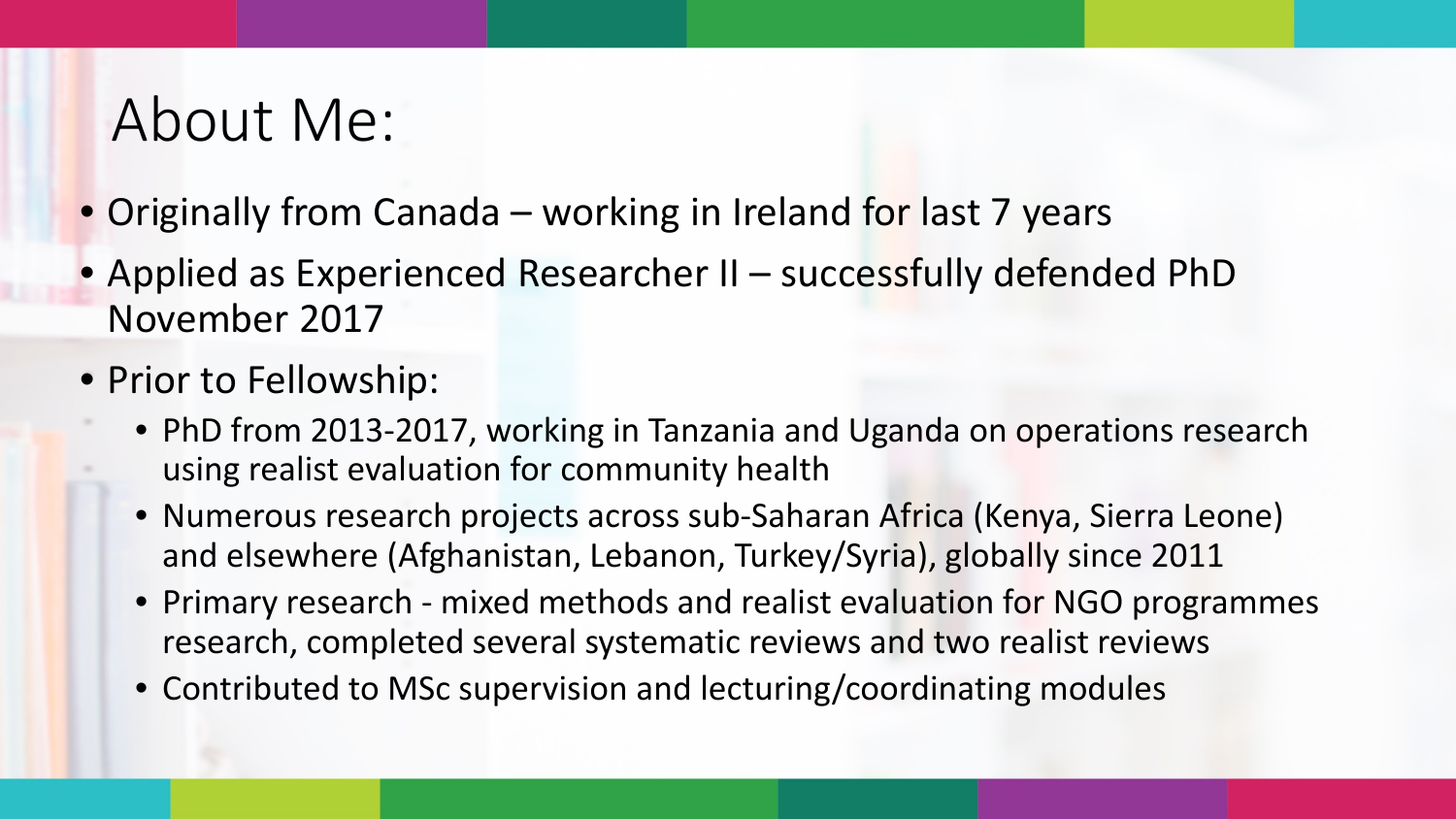

## My Project: Community Conversations A realist evaluation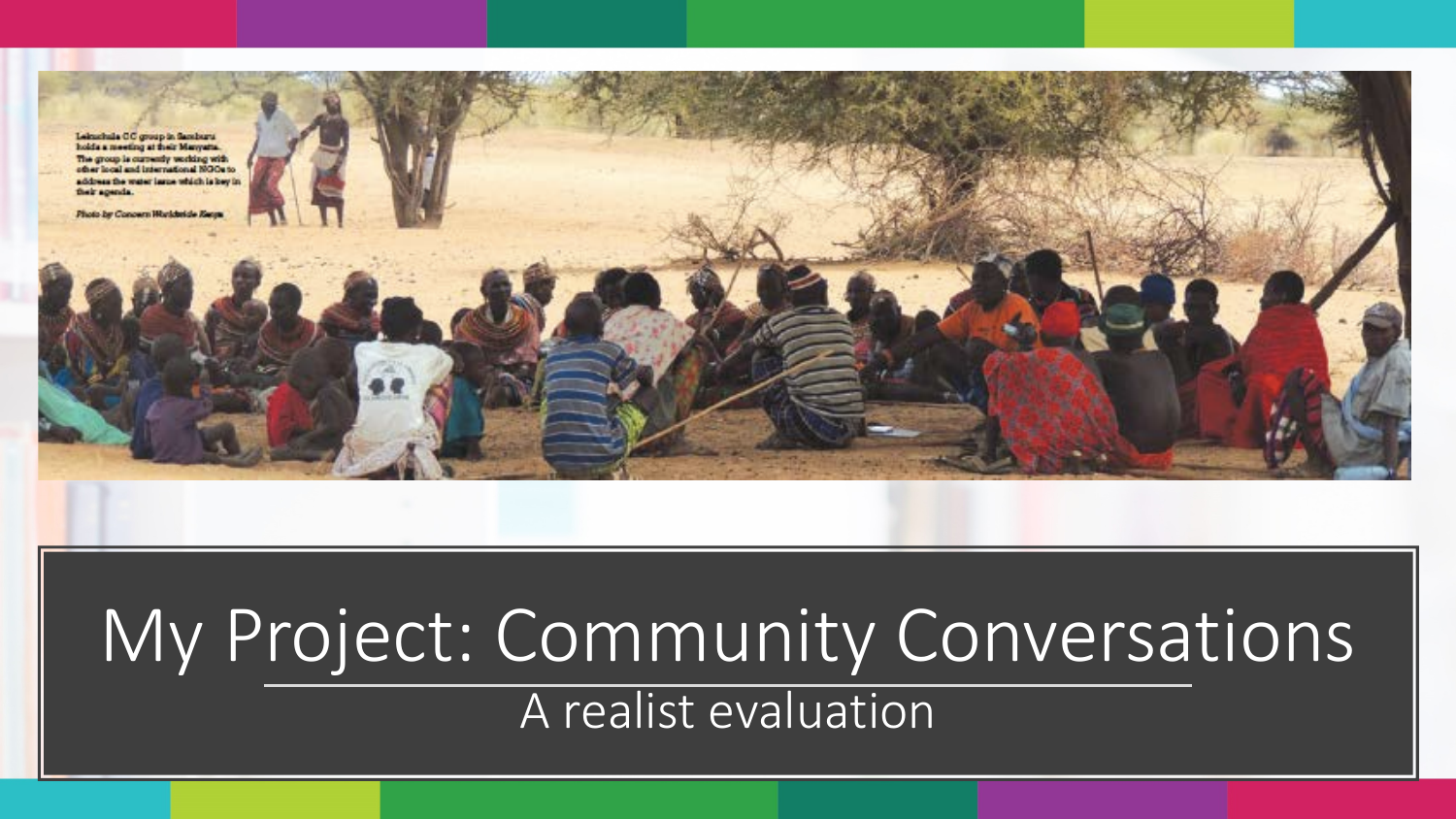## Community Conversations

- Implemented by Partner (Concern Worldwide Kenya)
- Participatory, socially transformative approach focusing on behavioural change within vulnerable communities
- Enables communities to address underlying causes of health concerns
- CC intervention lasts between 12-18 months, with varying make-up depending on objectives

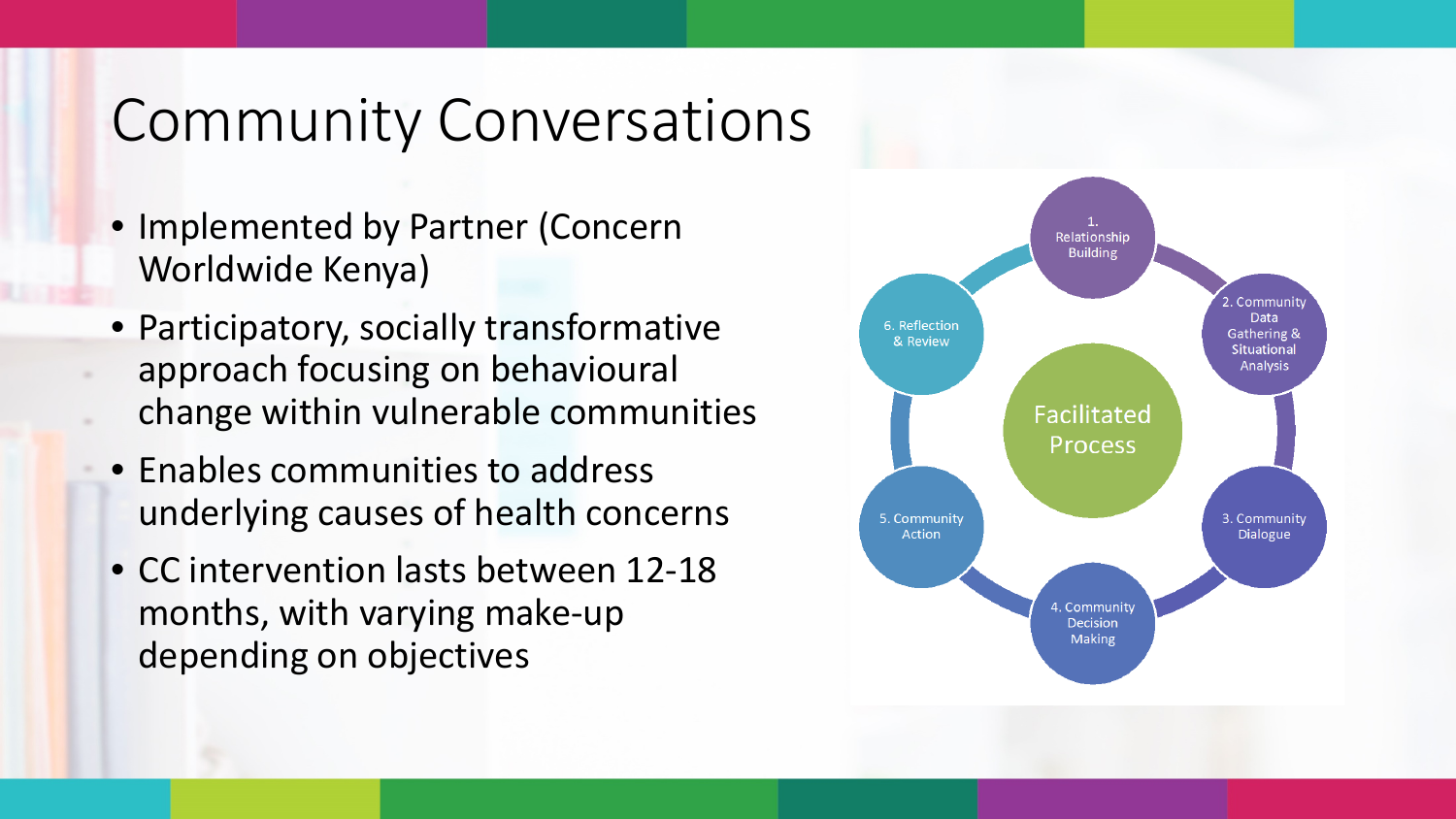## Marsabit

- 70% of individuals live below the poverty with the three-quarters (75%) living in rural areas<sup>1</sup>;
- Doctor to patient and nurse to patient ratios are 1:63,825 and 1: 1,868, respectively<sup>2</sup>;
- 4th highest maternal mortality ratio (deaths per 100,000 live births) in Kenya<sup>3</sup>;
- 25% Facility Deliveries<sup>4</sup>;
- Child malnutrition is over 35% with stunting at an alarmingly high rate of 40%4;
- Difficulties in access to health services (weak health systems, infrastructure, terrain)
- Cultural practices and nomadic lifestyle influence health behaviours

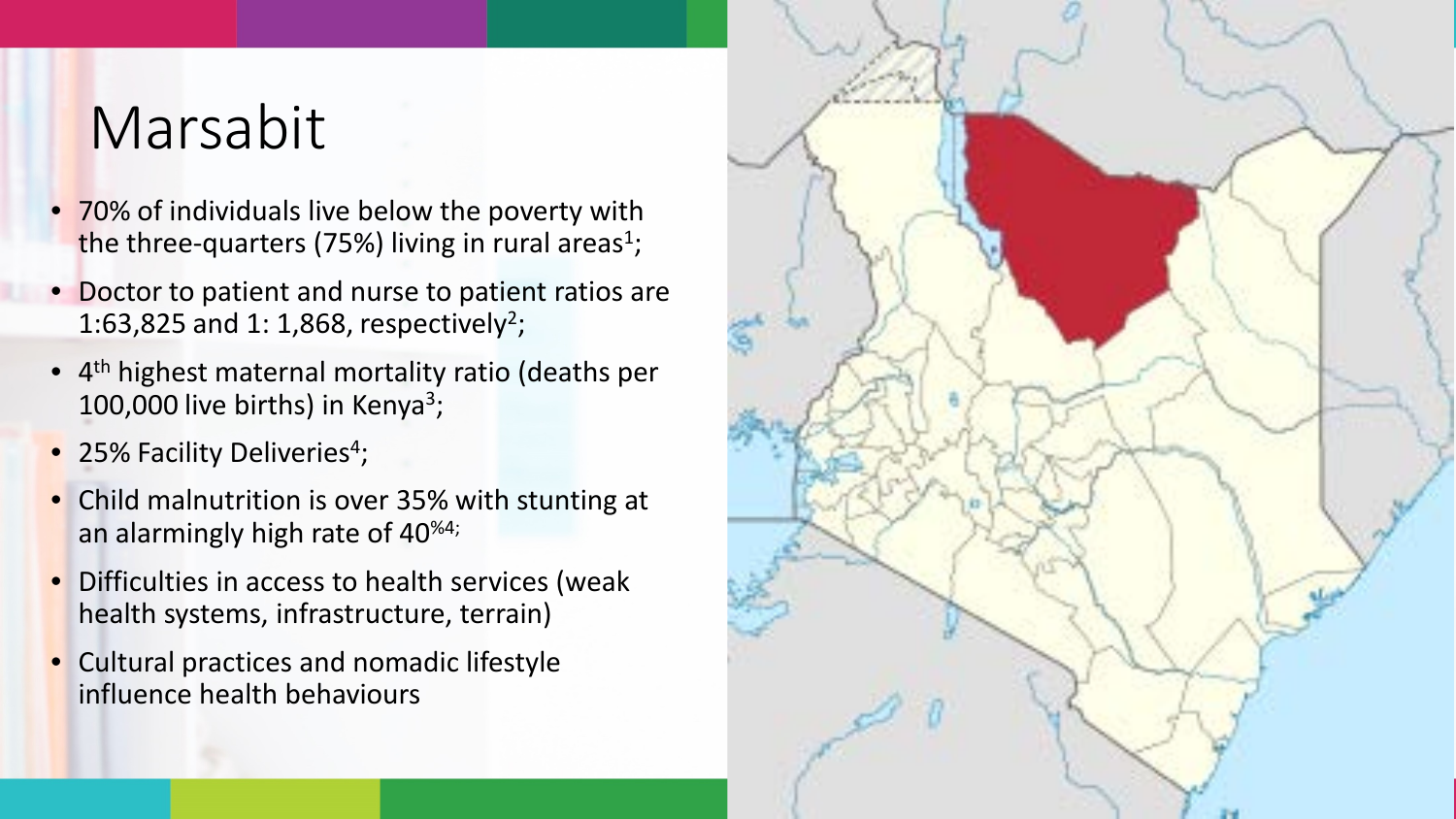## The Question:

#### **How do they work (if they do) for Social, Behavioural Change Communication (SBCC)?**

• To best answer this question, and provide programmatic information to inform implementation of Concern's CC programming, a realist evaluation was chosen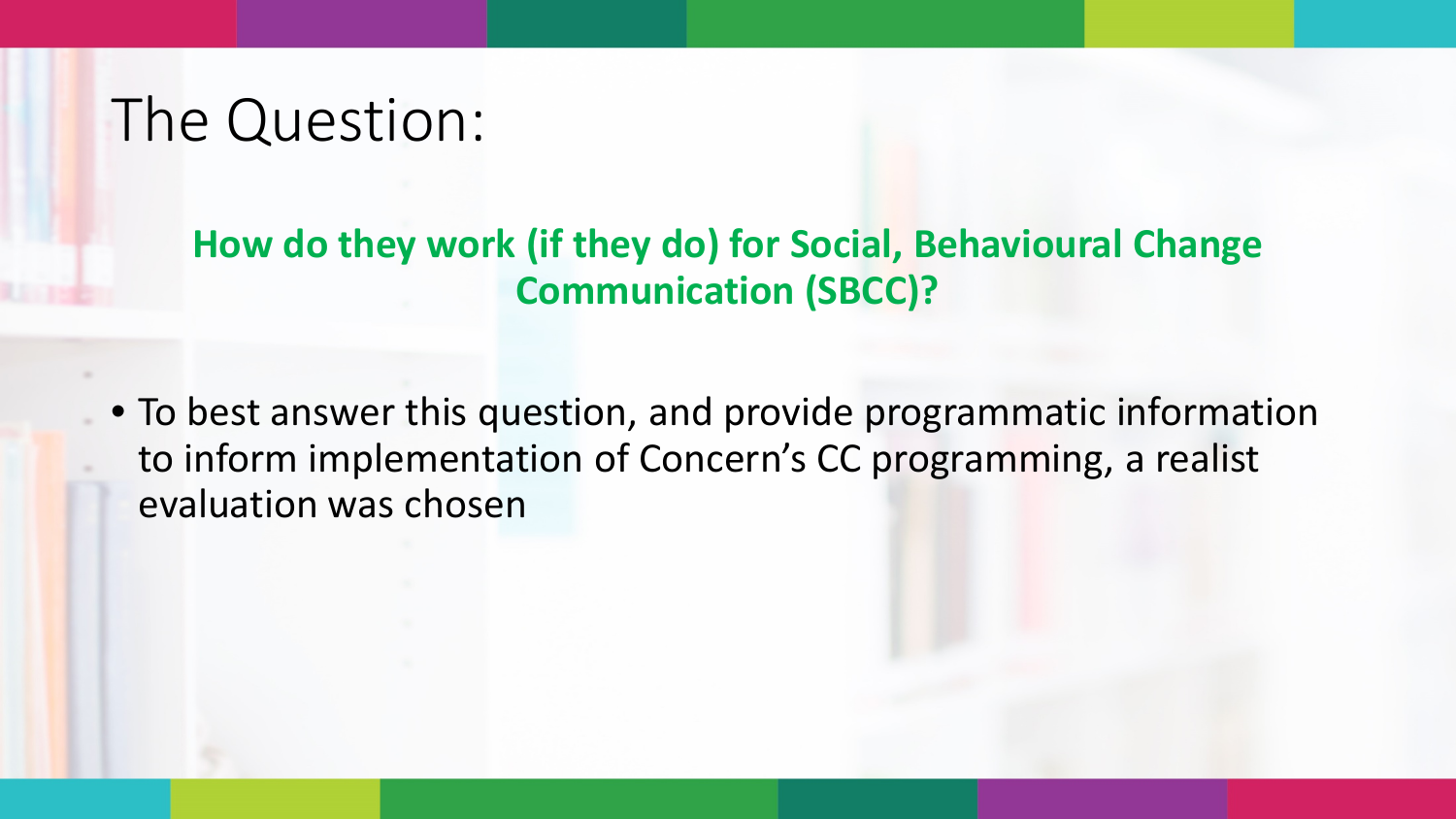## Methodology

- Form of theory driven evaluation that seeks to understand, *'what work, for whom, why and under what conditions'?*
- Multiple Phase Study, that aims to identify Middle Range Theories to answer research question
- Mixed methods, case studies conducted (n=6) being conducted

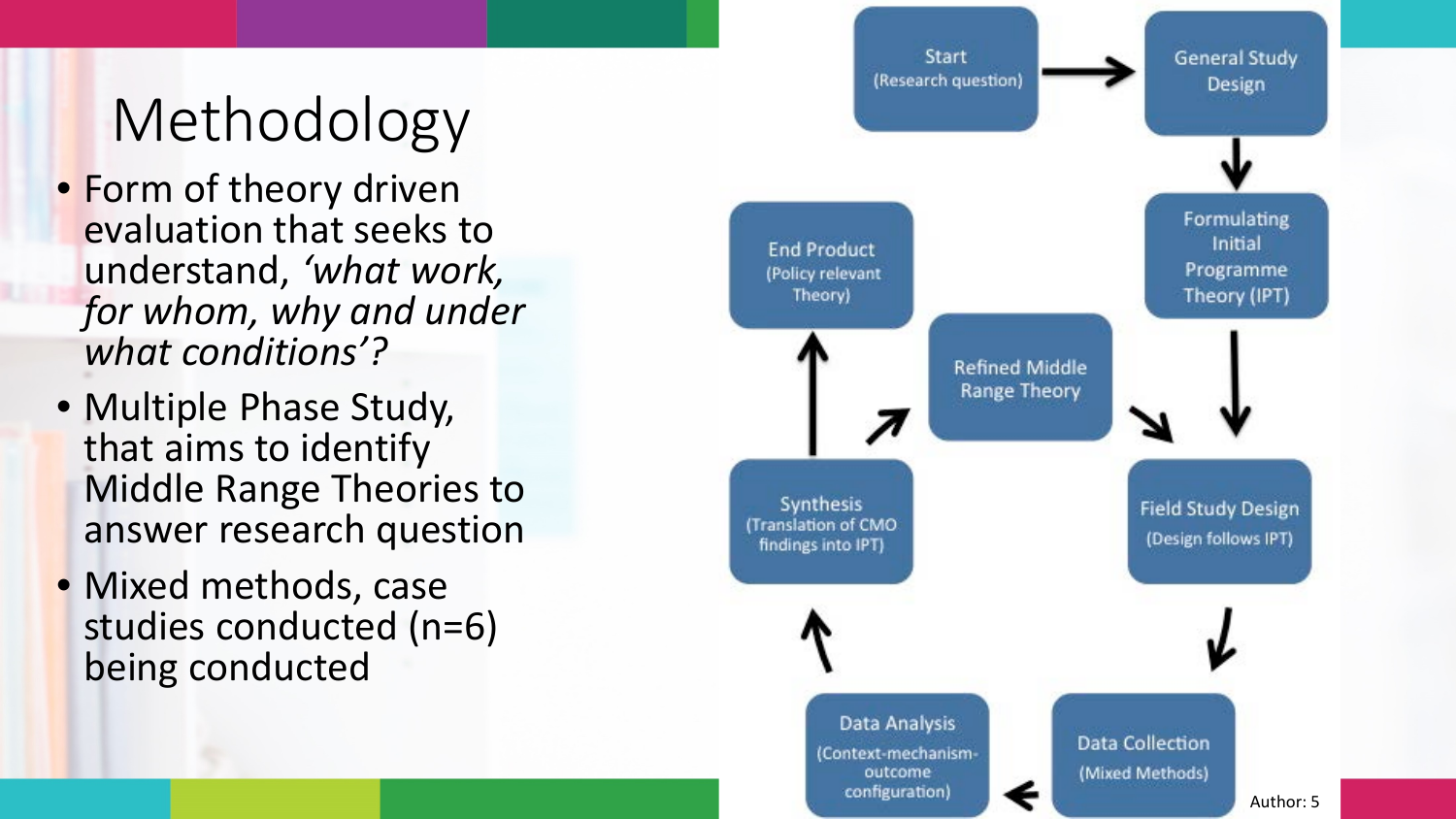# Methodology

- Form of theory driven evaluation that seeks to understand, *'what work, for whom, why and under what conditions'?*
- Multiple Phase Study, that aims to identify Middle Range Theories to answer research question
- Mixed methods, case studies conducted (n=6) being conducted



Phase 3: Results Iteration and data collection

Phase 4: Synthesis and Refinement of MRT

- Key Informant Interviews with designers, implementers and programme architects
- Literature and document review
- Thematic analysis using 'context-mechanism-outcomeconfiguration' as analytical tool\*, incorporating a gender analysis of current programme
- 6-8 case studies of different CC groups across different locations and for varying objectives
- Systems thinking approach involving non-CC linked community members, NGO staff, Ministry of Health Staff as participants
- Mixed- methods developed to best refine/test IPT (phase 1), consisting of FGDs, IDIs, surveys, observations, NGO report analysis, and pre-post surveys of SBCC
- Feedback findings from Phase 2 to CC groups and other stakeholders as a form of data collection
- . Additional data collection on areas identified during Phase 2 analysis as needing further exploration
- Refined individual programme theories for various types of CC groups

- Synthesis of findings from Phase 1-3 to produce a Middle Range Theory, through pattern recognition of CMOCs and programme theories
- Produce policy and programme relevant recommendations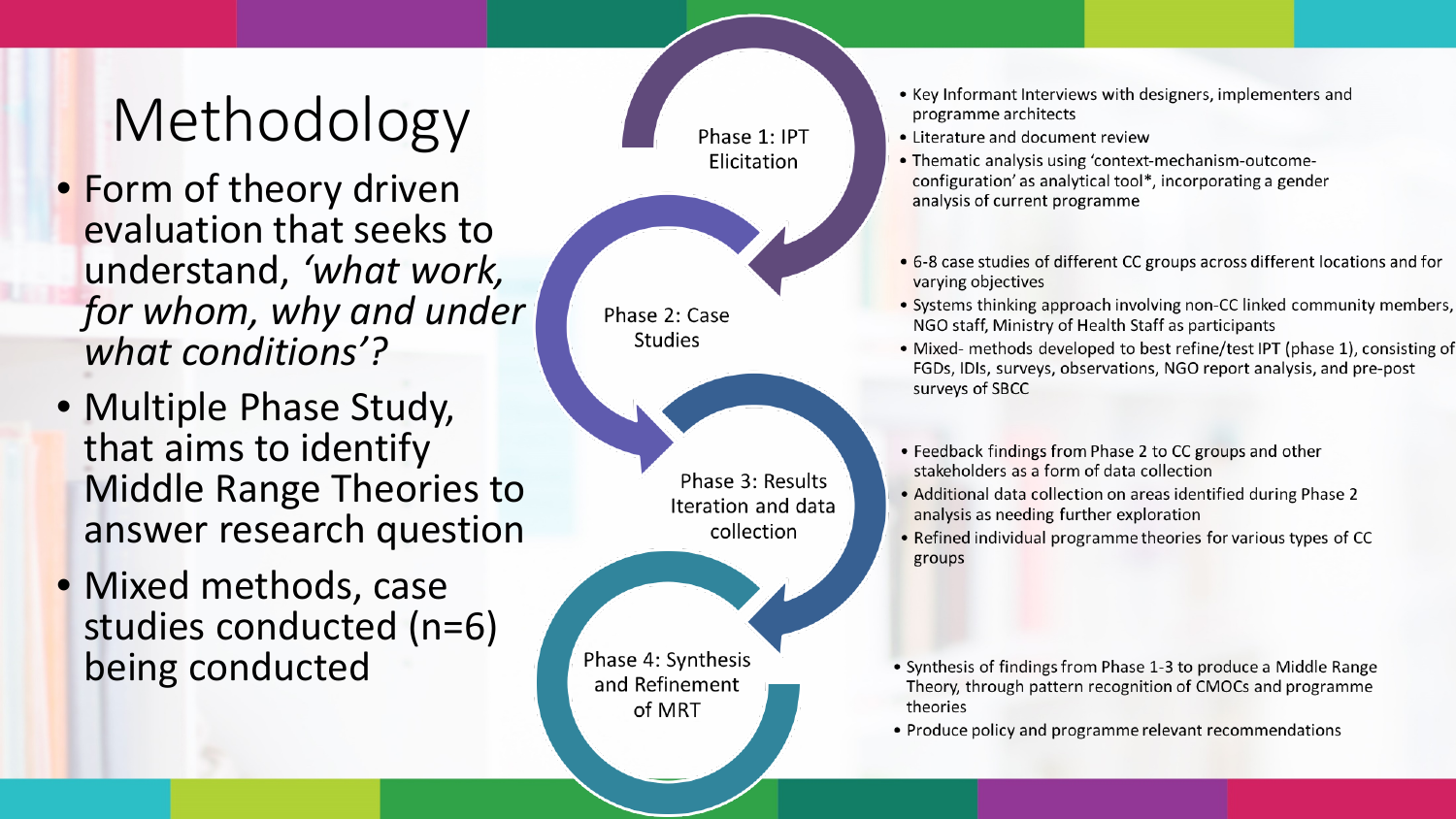## Results 1: The IPT



- Refinement of IPT through case studies, with design chosen to best refine
- Mixed methods: Each case study will involve pre -post quantitative evaluation to observe changes in community SBCC, and qualitative methods throughout the process of the intervention to understand any observed changes
- Sites: Molaye, Marsabit, North Horr, Ileret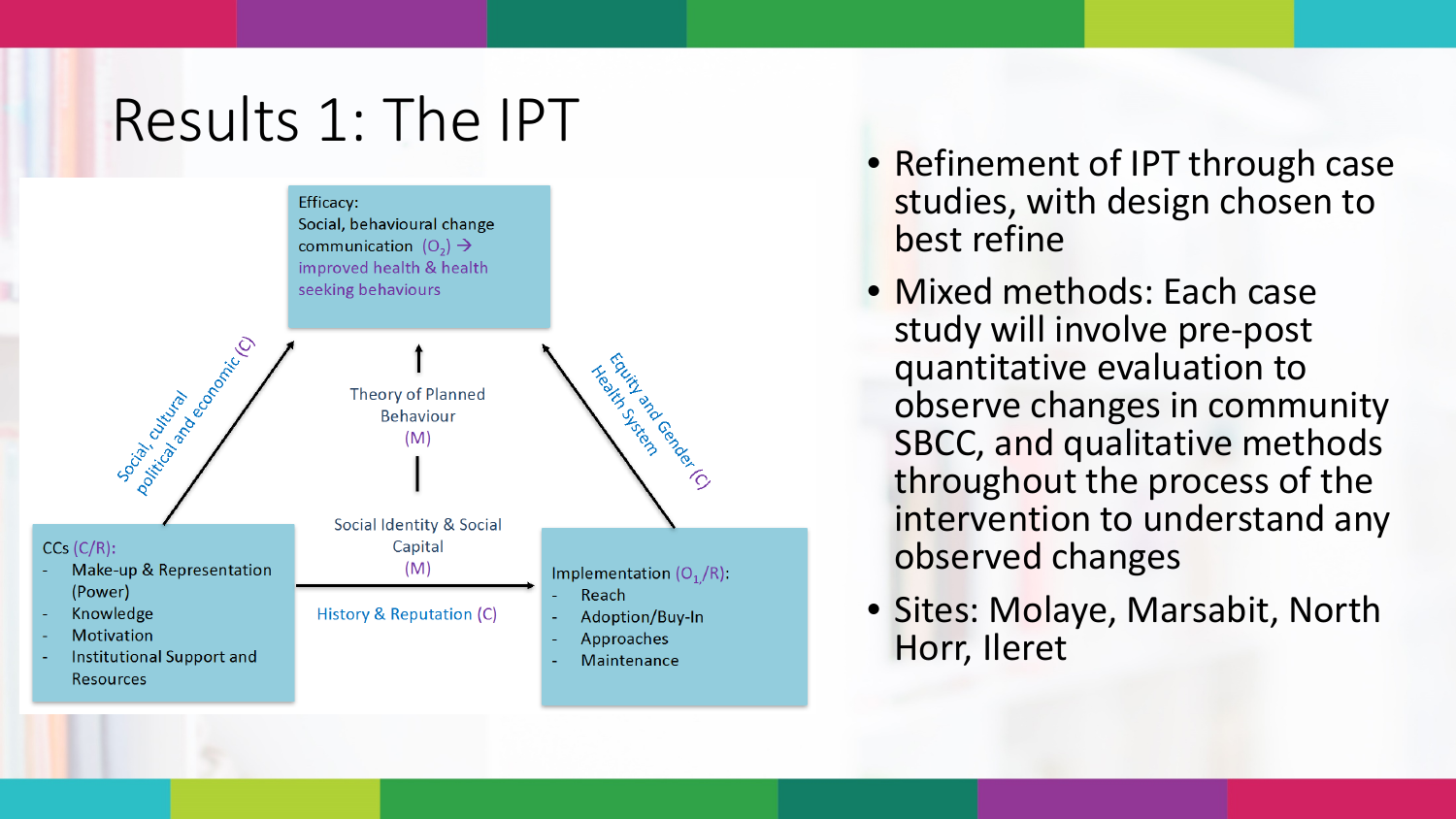## My Partners:



The University of Dublin



- Previous experience and familiarity
- Prestigious Centre for Global Health – leading teaching and research on health within Lowincome countries in Ireland
- Extensive network of NGO and academic partners
- Mentor reputation and experience and ability to guide such international, multidisciplinary Fellowship
- One of largest NGOs within Ireland, working across 27 countries targeting World's most vulnerable
- Strong health component
- Previous relationships (teaching, research) personally and within **CGH**
- Capacity to support research project, and provide additional trainings and opportunities



- Important to gain experience in UN systems for future career
- Ability to learn from global policy makers
- Training on how research can translate into international recommendations (policy and practice)
- **Networking**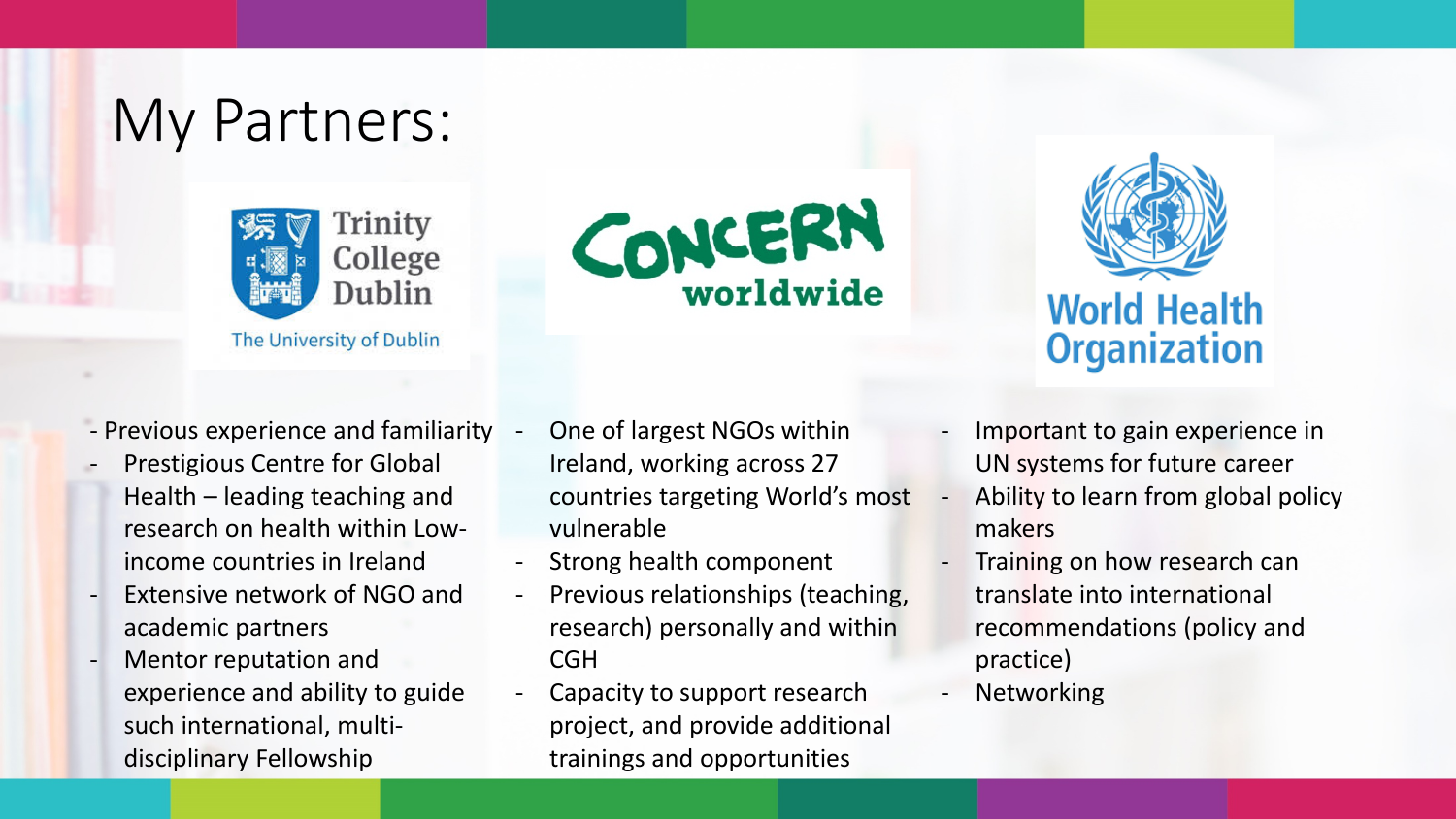## Research Progress to Date

- Completed Phase 1 (IPT development) (literature/document review, KIIs)
- Phase 2: anticipated all surveys done within month, currently conducting interviews, doing observations and reviewing MoH/CK reporting data
- Accepted to upcoming international conference reporting on project
- Contributing to internal and NGO knowledge platforms
- Contributed to 2 additional research projects within WHO with dissemination outputs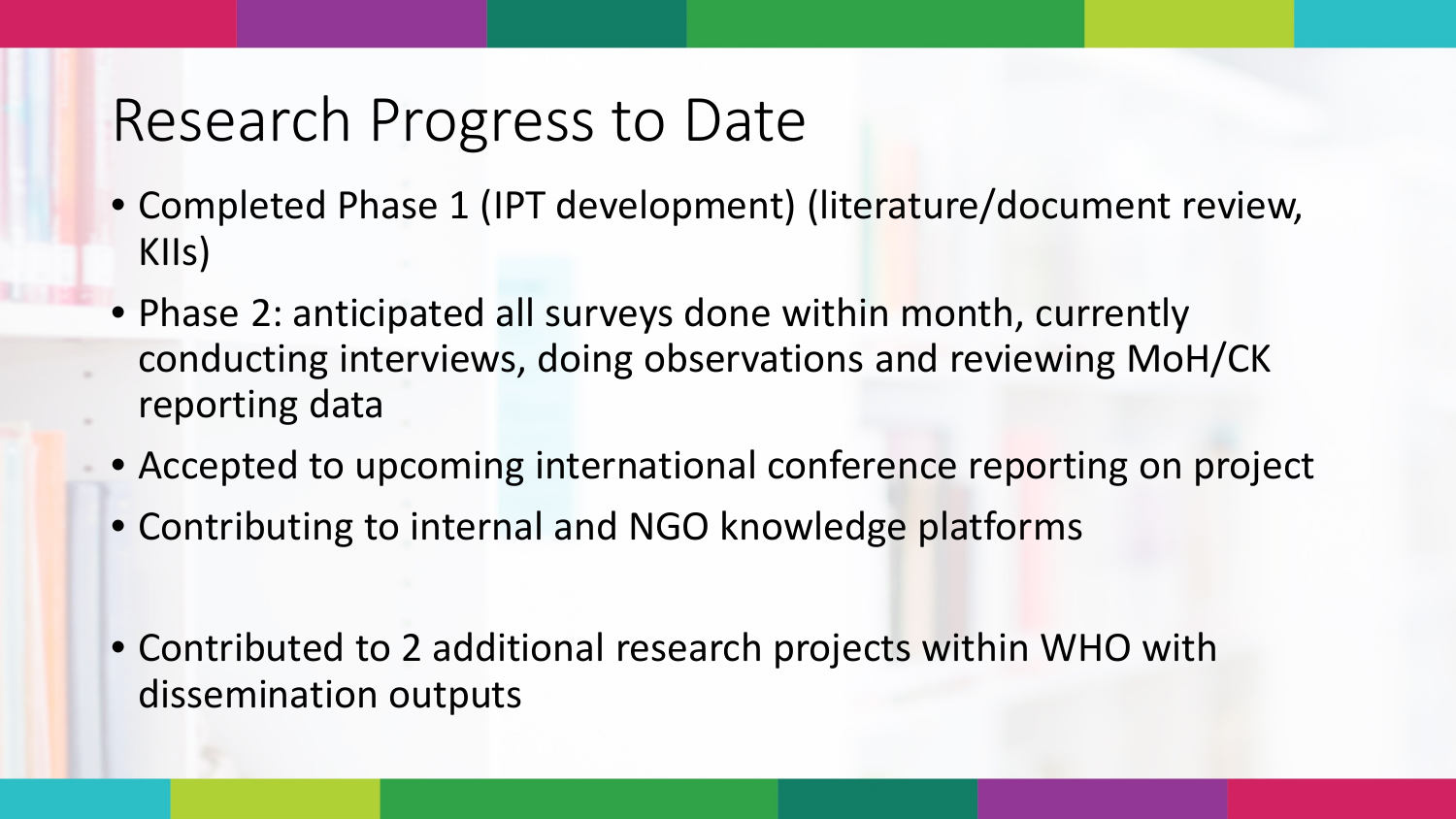## Training to Date:

- Trainings completed:
	- Protecting Human Research Participants (NIH)
	- GRADE Training (Grading of recommendations, assessment, development and evaluation) for assessing quality of evidence towards recommendations
	- Guideline Development Training
	- Human Rights and Recovery Training to protect rights during research
	- Gender Transformation training
- Additional:
	- Ongoing supervision of MSc student
	- M&E experience within Concern (official training expected)
	- On-going language training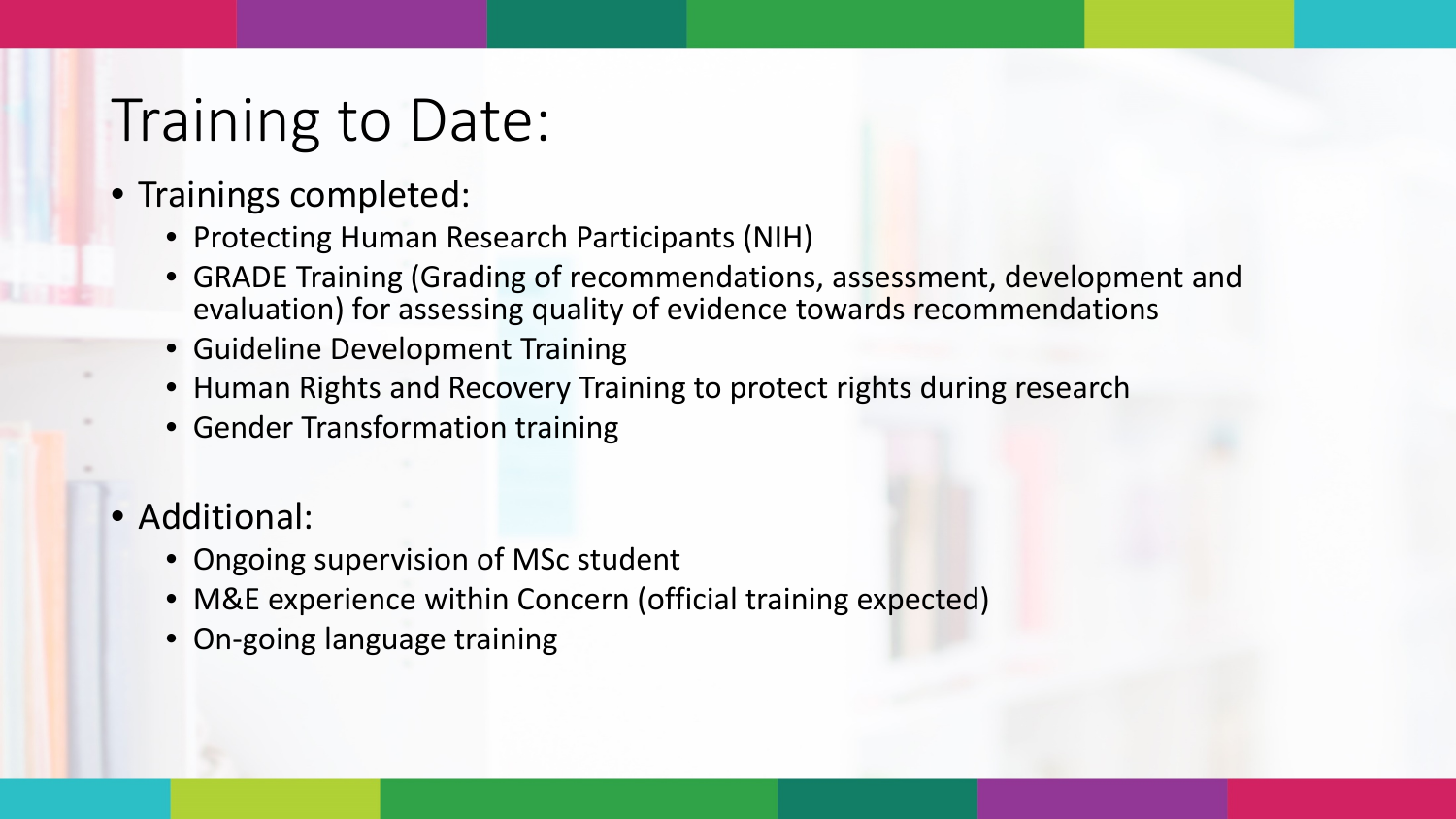### Career Impact

- Strong (on-going) relationships with partners
	- Improved my network of experts and opportunities
	- Continuing input and collaboration with WHO
- Exposure to other experts for health research within Kenya
	- Linking with other global partners (i.e. UNICEF) operating in Kenya
	- Links with Kenyan Universities and Ministry of Health
- Supporting Concern Community Health projects
	- Contributing to research activities
	- Supporting grant applications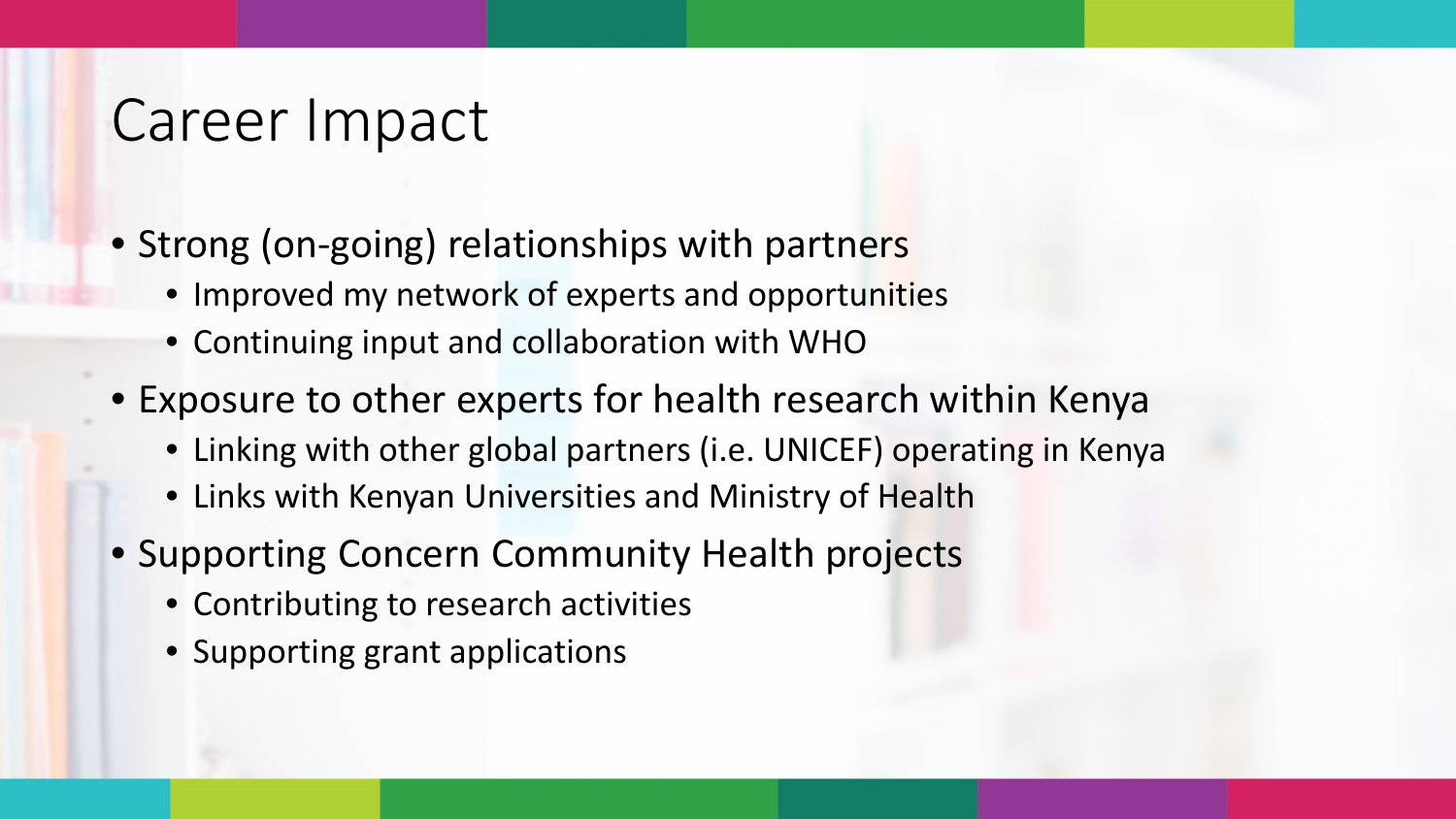# **THANK YOU! ASANTE!**

bgilmore@tcd.ie